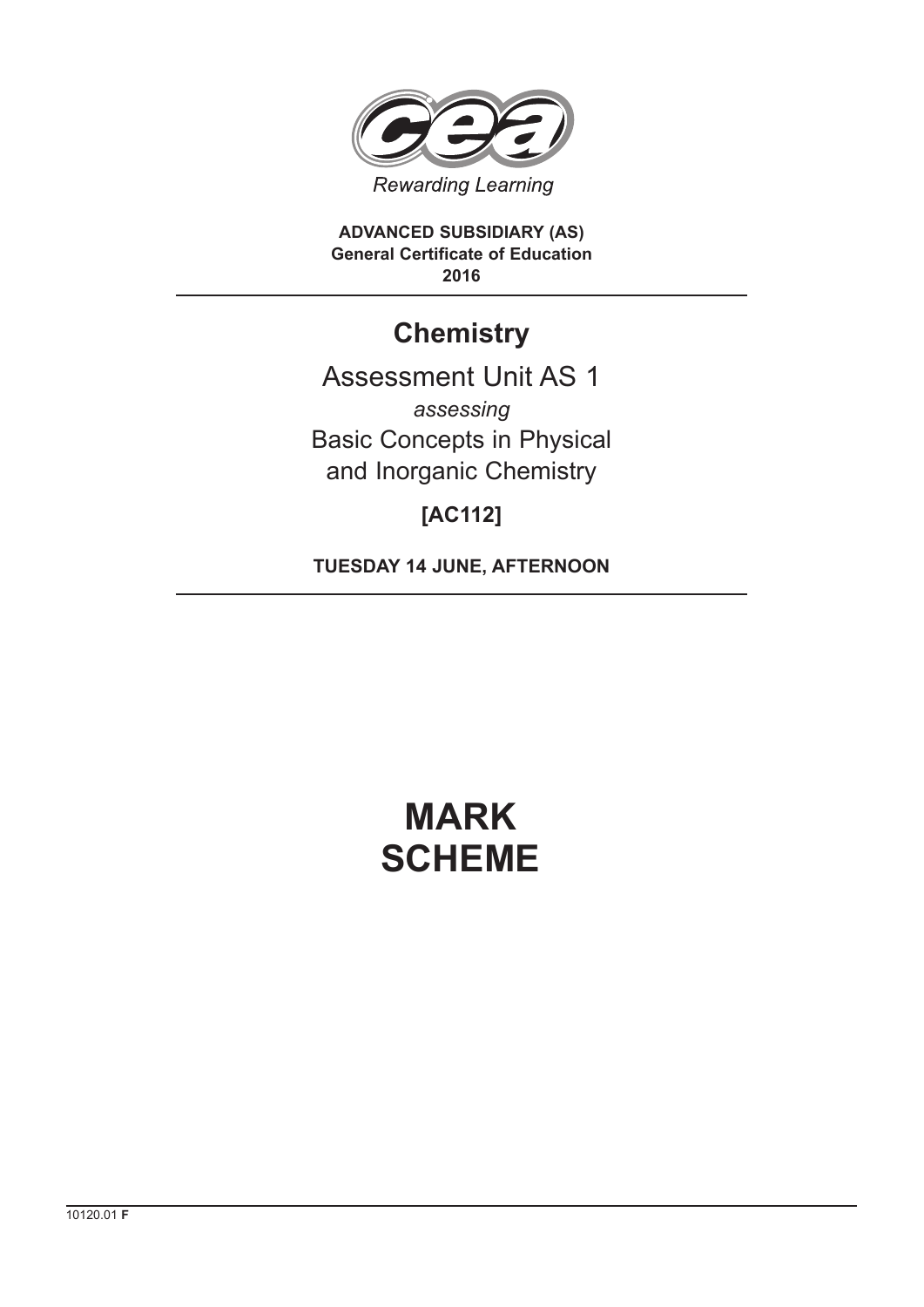#### **General Marking Instructions**

#### **Introduction**

Mark schemes are published to assist teachers and students in their preparation for examinations. Through the mark schemes teachers and students will be able to see what the examiners are looking for in response to questions and exactly where the marks have been awarded. The publishing of the mark schemes may help to show that examiners are not concerned about finding out what a student does not know but rather with rewarding students for what they do know.

#### **The purpose of mark schemes**

Examination papers are set and revised by teams of examiners and revisers appointed by the Council. The teams of examiners and revisers include experienced teachers who are familiar with the level and standards expected of students in schools and colleges.

The job of the examiners is to set the questions and the mark schemes; and the job of the revisers is to review the questions and mark schemes commenting on a large range of issues about which they must be satisfied before the question papers and mark schemes are finalised.

The questions and the mark schemes are developed in association with each other so that the issues of differentiation and positive achievement can be addressed right from the start. Mark schemes, therefore, are regarded as part of an integral process which begins with the setting of questions and ends with the marking of the examination.

The main purpose of the mark scheme is to provide a uniform basis for the marking process so that all the markers are following exactly the same instructions and making the same judgements in so far as this is possible. Before marking begins a standardising meeting is held where all the markers are briefed using the mark scheme and samples of the students' work in the form of scripts. Consideration is also given at this stage to any comments on the operational papers received from teachers and their organisations. During this meeting, and up to and including the end of the marking, there is provision for amendments to be made to the mark scheme. What is published represents the final form of the mark scheme.

It is important to recognise that in some cases there may well be other correct responses which are equally acceptable to those published: the mark scheme can only cover those responses which emerged in the examination. There may also be instances where certain judgements may have to be left to the experience of the examiner, for example where there is no absolute correct response – all teachers will be familiar with making such judgements.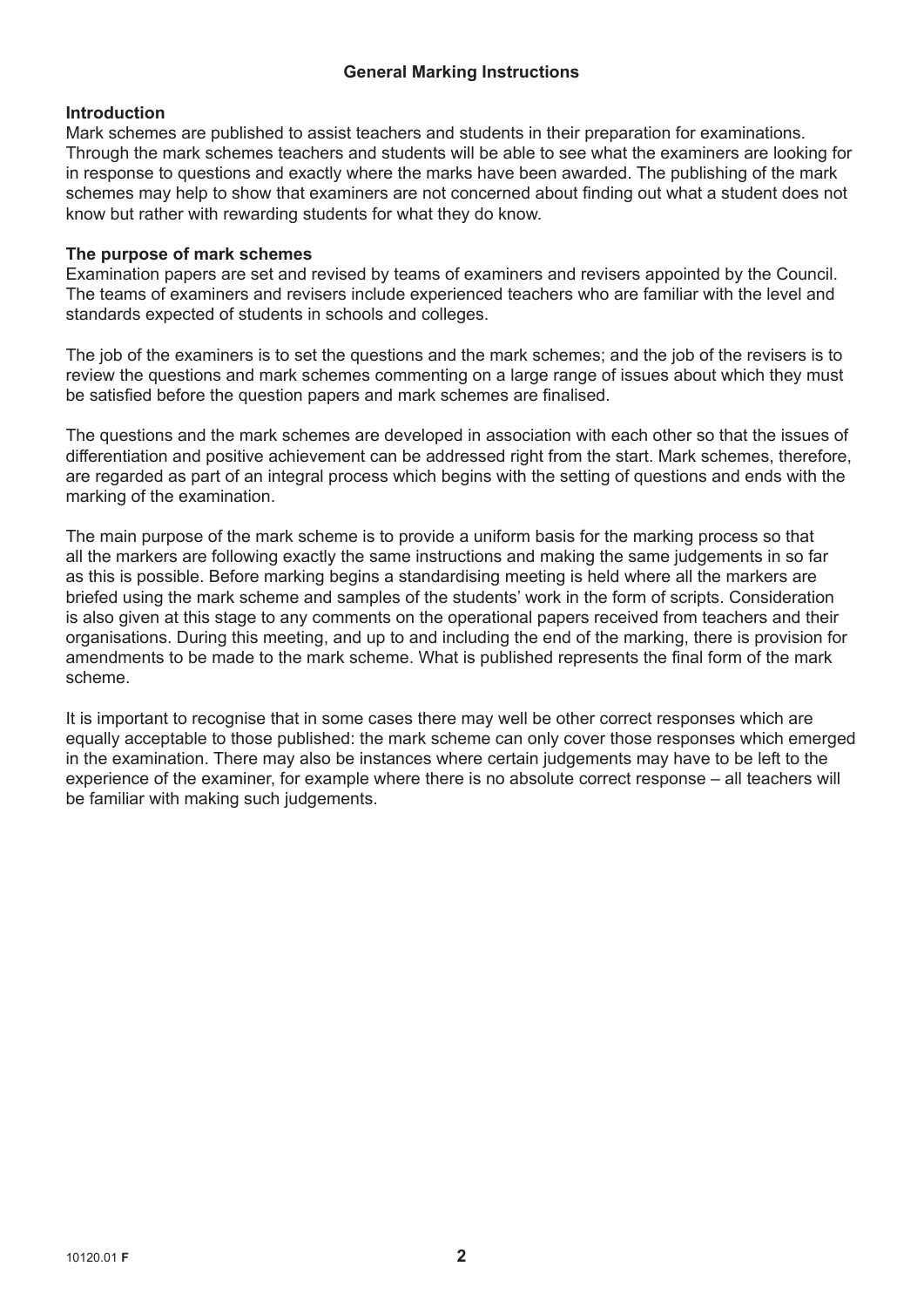#### **Section A**

ä

|                | <b>Section H</b>                      | AVAILABLE<br>MARKS |  |  |
|----------------|---------------------------------------|--------------------|--|--|
| $\mathbf{1}$   | $\mathsf{C}$                          |                    |  |  |
| $\overline{2}$ | ${\bf C}$                             |                    |  |  |
| $\mathfrak{S}$ | $\mathbf C$                           |                    |  |  |
| $4\quad B$     |                                       |                    |  |  |
| $\overline{5}$ | A                                     |                    |  |  |
| $\,6\,$        | A                                     |                    |  |  |
| $\overline{7}$ | $\mathsf C$                           |                    |  |  |
| $\bf 8$        | $\mathsf D$                           |                    |  |  |
| $9$ C          |                                       |                    |  |  |
| $10\quad B$    |                                       |                    |  |  |
|                | [2] for each correct answer<br>$[20]$ |                    |  |  |
|                | <b>Section A</b>                      | $20\,$             |  |  |
|                |                                       |                    |  |  |
|                |                                       |                    |  |  |
|                |                                       |                    |  |  |
|                |                                       |                    |  |  |
|                |                                       |                    |  |  |
|                |                                       |                    |  |  |
|                |                                       |                    |  |  |
|                |                                       |                    |  |  |
|                |                                       |                    |  |  |
|                |                                       |                    |  |  |
|                |                                       |                    |  |  |
|                |                                       |                    |  |  |
|                |                                       |                    |  |  |
|                |                                       |                    |  |  |
|                |                                       |                    |  |  |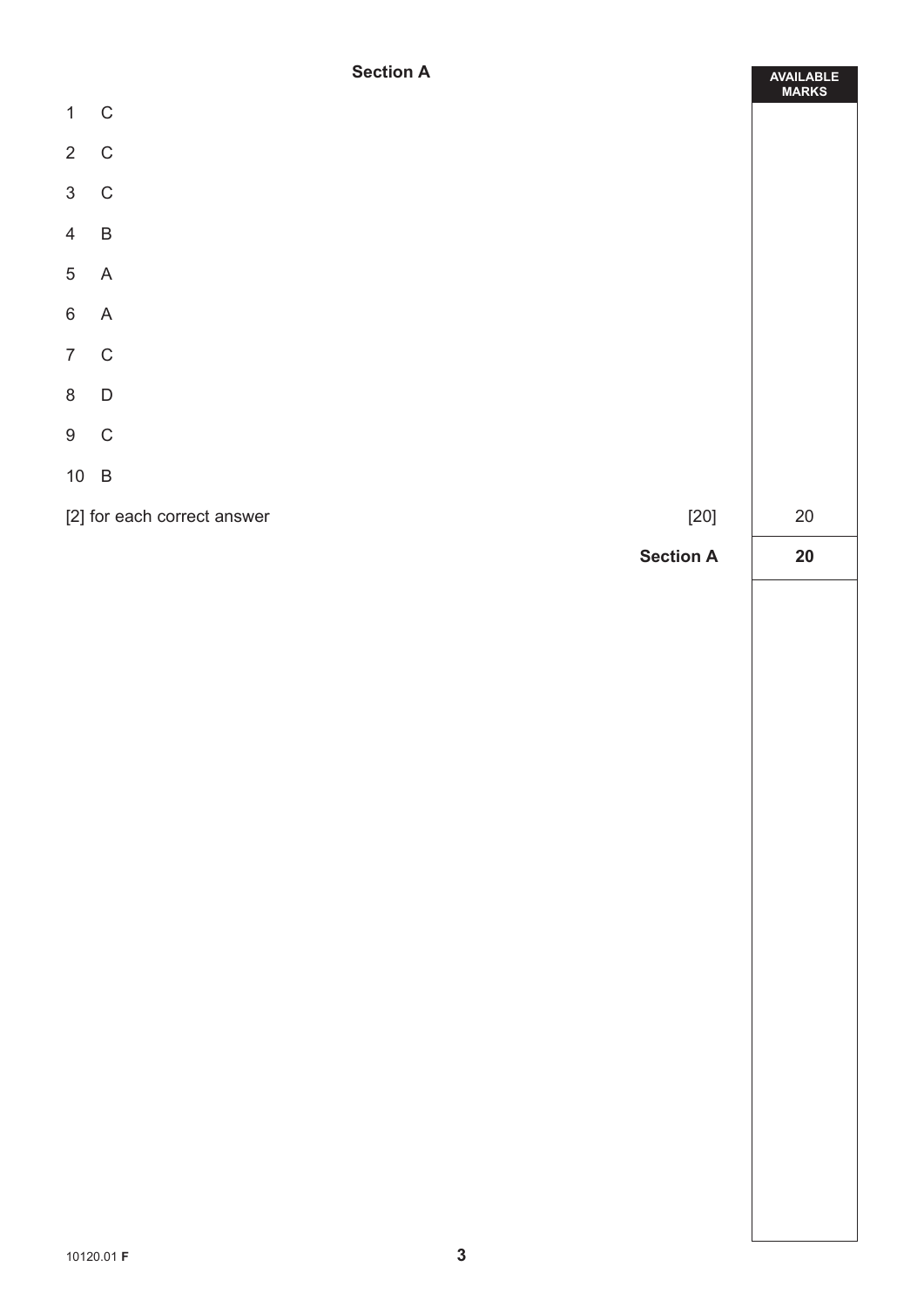#### **Section B**

|       |                                                                                          |                                                       | <b>Section B</b>            |                                                                                                                                                                                                                                                                                                                                                                                                                                                                                                                                               | <b>AVAILABLE</b><br><b>MARKS</b>                                                                                                                                                                                                      |
|-------|------------------------------------------------------------------------------------------|-------------------------------------------------------|-----------------------------|-----------------------------------------------------------------------------------------------------------------------------------------------------------------------------------------------------------------------------------------------------------------------------------------------------------------------------------------------------------------------------------------------------------------------------------------------------------------------------------------------------------------------------------------------|---------------------------------------------------------------------------------------------------------------------------------------------------------------------------------------------------------------------------------------|
|       |                                                                                          | <b>Atomic number</b>                                  | <b>Electronic structure</b> |                                                                                                                                                                                                                                                                                                                                                                                                                                                                                                                                               |                                                                                                                                                                                                                                       |
|       |                                                                                          | 5                                                     | 1s <sup>2</sup>             |                                                                                                                                                                                                                                                                                                                                                                                                                                                                                                                                               |                                                                                                                                                                                                                                       |
| $B^-$ |                                                                                          | 35                                                    |                             |                                                                                                                                                                                                                                                                                                                                                                                                                                                                                                                                               |                                                                                                                                                                                                                                       |
|       |                                                                                          | 16                                                    |                             |                                                                                                                                                                                                                                                                                                                                                                                                                                                                                                                                               |                                                                                                                                                                                                                                       |
|       |                                                                                          |                                                       |                             |                                                                                                                                                                                                                                                                                                                                                                                                                                                                                                                                               | 3                                                                                                                                                                                                                                     |
|       | Hexagonal layers with weak forces between them<br>Each carbon has a delocalised electron |                                                       |                             |                                                                                                                                                                                                                                                                                                                                                                                                                                                                                                                                               |                                                                                                                                                                                                                                       |
|       |                                                                                          |                                                       |                             |                                                                                                                                                                                                                                                                                                                                                                                                                                                                                                                                               |                                                                                                                                                                                                                                       |
|       |                                                                                          |                                                       |                             | [2]                                                                                                                                                                                                                                                                                                                                                                                                                                                                                                                                           |                                                                                                                                                                                                                                       |
| (b)   |                                                                                          |                                                       |                             | $[2]$                                                                                                                                                                                                                                                                                                                                                                                                                                                                                                                                         | 8                                                                                                                                                                                                                                     |
|       | violet/purple                                                                            |                                                       | $[1]$                       |                                                                                                                                                                                                                                                                                                                                                                                                                                                                                                                                               |                                                                                                                                                                                                                                       |
|       | (ii)                                                                                     |                                                       |                             | $[2]$                                                                                                                                                                                                                                                                                                                                                                                                                                                                                                                                         |                                                                                                                                                                                                                                       |
|       |                                                                                          |                                                       |                             | $[1]$                                                                                                                                                                                                                                                                                                                                                                                                                                                                                                                                         |                                                                                                                                                                                                                                       |
|       |                                                                                          |                                                       |                             | $[2]$                                                                                                                                                                                                                                                                                                                                                                                                                                                                                                                                         |                                                                                                                                                                                                                                       |
|       | (ii)                                                                                     |                                                       |                             | $[2]$                                                                                                                                                                                                                                                                                                                                                                                                                                                                                                                                         |                                                                                                                                                                                                                                       |
|       |                                                                                          |                                                       |                             | $[1]$<br>$[1]$                                                                                                                                                                                                                                                                                                                                                                                                                                                                                                                                | 10                                                                                                                                                                                                                                    |
|       |                                                                                          | lon<br>$A^{3+}$<br>$C^{2-}$<br>$(a)$ (i)<br>$(b)$ (i) |                             | 1s <sup>2</sup> 2s <sup>2</sup> 2p <sup>6</sup> 3s <sup>2</sup> 3p <sup>6</sup> 3d <sup>10</sup> 4s <sup>2</sup> 4p <sup>6</sup><br>1s <sup>2</sup> 2s <sup>2</sup> 2p <sup>6</sup> 3s <sup>2</sup> 3p <sup>6</sup><br>(a) Each carbon covalently bonded to three others<br>Electron moves and carries charge<br>Quality of written communication<br>(iii) HCI has higher bond enthalpy than HBr<br>Hydriodic is stronger<br>Hydrogen iodide has a weaker covalent bond<br>(c) HI higher $M_r/m$ ore electrons<br>Stronger/more van der Waals | $[3]$<br>$[4]$<br>Many strong covalent bonds which take a lot of energy to break<br>no change with HCI [1] red-brown gas forms with HBr [1]<br>$\text{Na}_2\text{CO}_3$ + 2HI $\rightarrow$ 2NaI + CO <sub>2</sub> + H <sub>2</sub> O |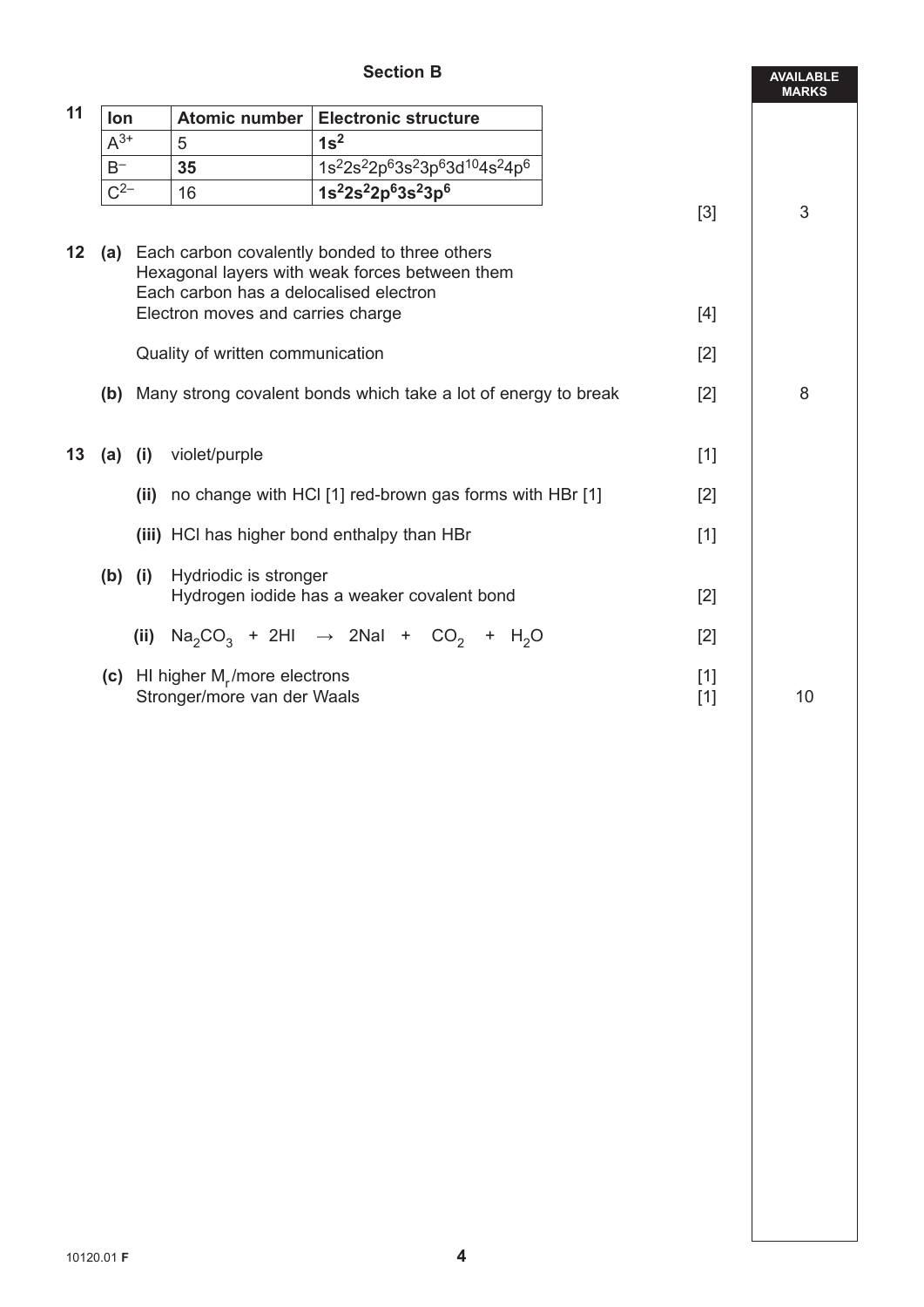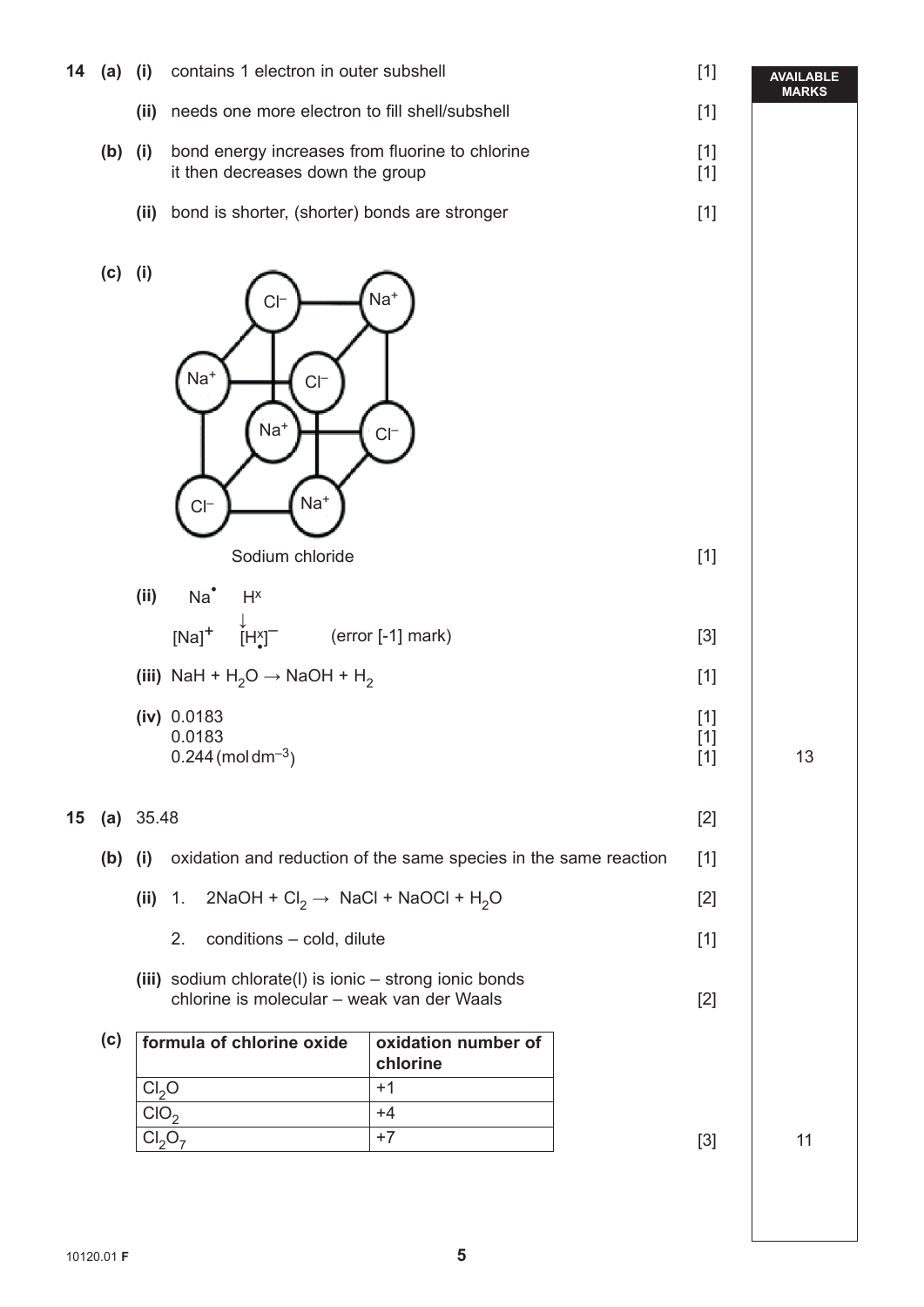